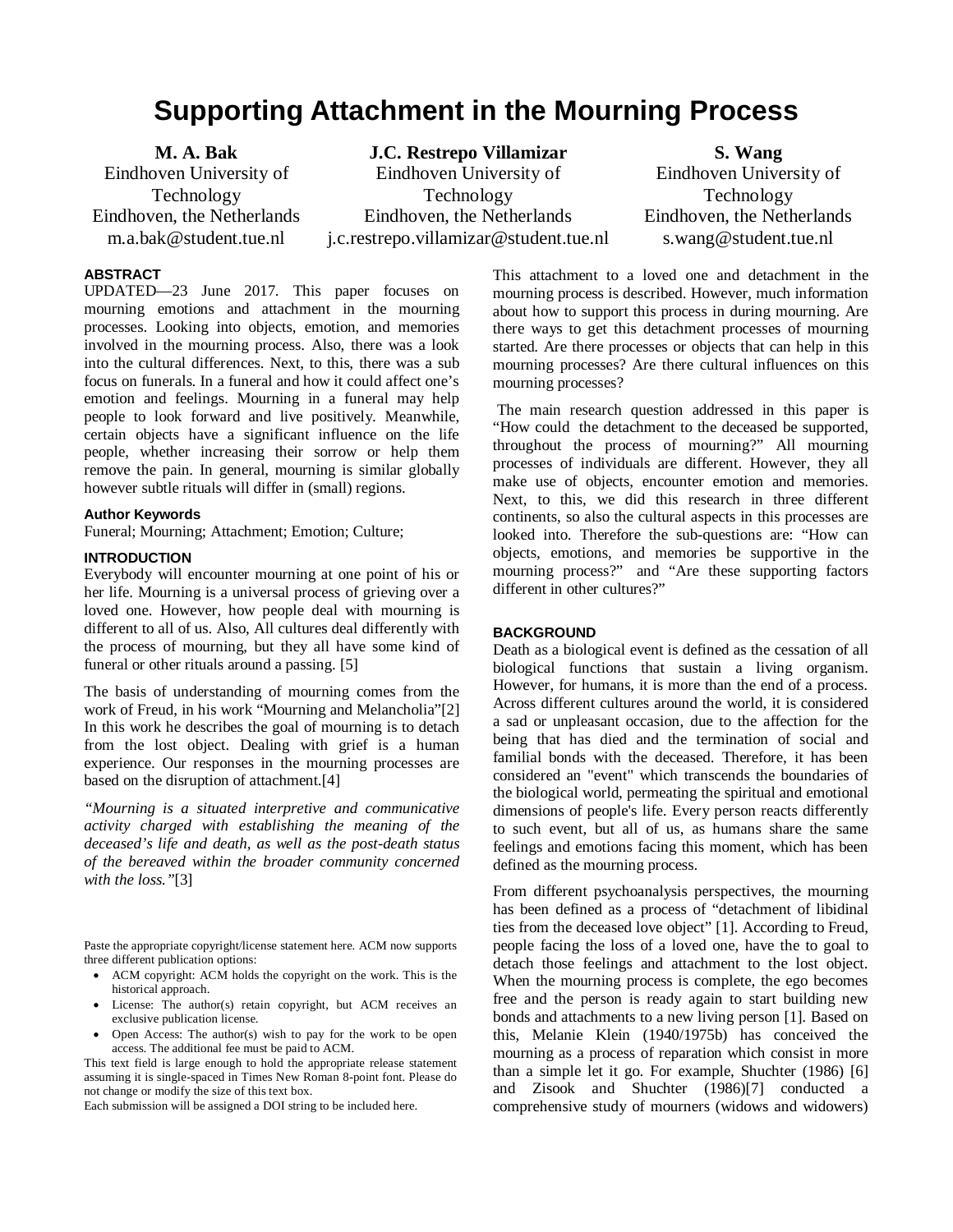"asking about ways in which they continued their connection to the deceased spouse. They found that a significant percentage of these bereaved individuals developed ways to continue their ties to the spouse, either through dreams and memories, by keeping some of their personal possessions, by taking on some of the behaviors and traits of the deceased, or by experiencing some type of continuing contact with the deceased individual." Whereby, the purpose of this article is to center the focus in such activities and rituals which help and ease to overpass the mourning process in different cultures and people.

#### **METHOD**

The research process could be divided into three stages: 1. Online research; 2. Empathy game; 3. Interviews. The first & second is to try learning the feeling of loss which is beneficial in learning empathy. The third stage is using the empathy and knowledge we acquired previously to investigate the feelings of the target group through conversations and try to find insights for design.

#### **Empathy game**

The role of empathy in design is to feel, to understand, and to resonance with another person about his/her feeling without having identical experience (Katja Battarbee, Jane Fulton Suri, and Suzanne Gibbs Howard, Empathy on the Edge). Empathy game played a starting point and an important role since it would be impossible and impractical for researchers to lose close families to learn the feeling and experience of mourning.

We decided to build a pyramid with poker cards which symbolized the effort and emotion devoted for bonding, and the collision of pyramid meant the end of a relationship (death). The higher the pyramid, the deeper the relationship.

The involved would have two main procedures to go through. The first step was building a pyramid, which was followed by mourning afterward. The first section was set in the interior space while the second was set in exterior space. During the game, testers could only use poker cards to build the pyramid, and they have to do this on their own (no extra tools or help). All the process would be recorded by a camera.

When a people are building abound with another one, (s)he may be natural or numb or skilled at socializing (represented by the method of building a pyramid). Meanwhile, natural influence (e.g. wind) was also taken into consideration which was a metaphor of accidents and disasters that one may encounter. To avoid too much disaster and accidents in one's lifetime (it was very windy on test day), the game was set in the interior space. In the second part, the context was set in a place with plants and soil so that the scenario was closer to a funeral and subtle personal ritual habits could be discovered and studied.

Through this game, the focus was mainly on emotional changes and the rituals occurred. People would have various changes of feeling and emotion before, during and after they lost someone, which was the main focus we eager to figure out. On the other hand, they would express their feeling through certain behavior and interaction with items in a ritual that worth studying and highly related to further design. Since three testers were from different culture and background, it could also be interesting to probe into cultural differences.

The entire process was filmed and the analysis was based on video observation and interviews. In video observation, the analysis would be based on emotion shown on faces, while in interviews the analysis would be how they feel in several stages. In this way, we would learn what specific feeling we had in those stages and try to use that to empathize with mourners.

#### **Semi-structured interviews**

Six interviewees were selected in the research who were the relatives of designers in the team. The reason behind was that close relatives were more likely and willing to share their views and feelings about mourning if compared to an interview with a stranger or a friend. On the other hand, with the same experience, designers were easier to understand and empathize with their relatives. Participant 1 till 4 where mourners who lost their at least one of their parents. Participant number 5 lost the partner. For an expert viewpoint, we interviewed participant number 6. Participant number 6 is a social worker, working with families facing mourning, or are in the process of losing someone. In total 3 female and 3 male participants were interviewed.

As a multicultural team, the interviews were conducted in three different languages (Chinese, Spanish and Dutch). The first step to analyze the data was to translate to English all the gathered information and quotes. When analyzing one of the interviews, we started to find topics we could use in order to cluster and open code the outcomes according to their nature and relevance. Using the coding we found in the first interview analysis, we analyzed the rest of the interviews in order to define whether they contained the same insights and categories or new categories to add. We clustered and categorized every topic we found across all the interviews to come up with the main topics about the mourning process and its characteristics.

Started with looking into rituals and experience in funeral rituals, we decided to concentrate on the influence of funeral in mourning, and came up with our research question: What does the funeral ritual contribute to the process of mourning? Based on this topic, we came up with multiple themes that may help to answer our topic. During a funeral we thought one would be affected by these elements as followed and decided to come up with questions with regards to these points:

- The meaning of funerals and the essential part
- Emotional reactions during funeral mourning
- Meanings of certain objects in funerals
- Special memories of the deceased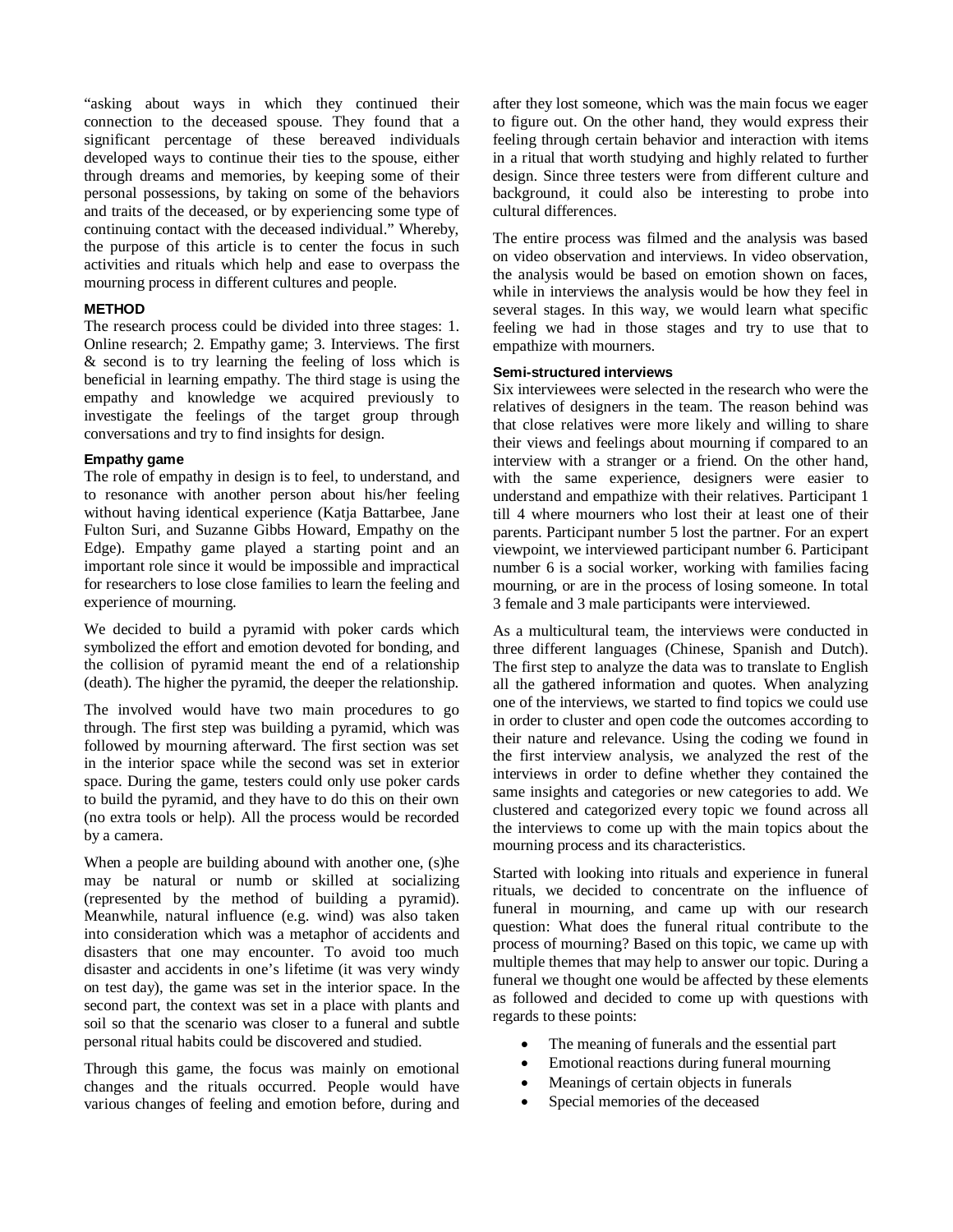• Cultural differences in mourning

In this round of interviews, there were participants from 3 different continents. Two participants from China could represent the Chinese funeral and mourning rituals(P1 and P2), while two Dutch participants could stand for that in Netherlands(P3 and P4) and two for Colombia(P5 and P6). In this case, the cultural factors (funeral process, the influence on live people, significant items in the rituals, etc) could be compared and studied. This method was to learn what mourners thought was significant in mourning, and if there were connections between objects and mourners, how the objects influenced people, and if we could draw a common point from studying cultural differences.

#### **Design and Evaluation**

After all the insights were gathered, a concept was created with this. To gather more insights based on this concept this was evaluated using co-constructing stories method. In this method, a sensitizing story is presented to introduce the situation the concept will be used in. In this case, a story about a lonely mourning man was shown. After this story the participants were asked questions as below:

Do you recognize the story?

What was your last encounter with mourning?

What do they do in such kind of situation?

After the normal situation was clear the visionary story was presented. This story described the design as envisioned and help to set the scene. After this, the evaluation of the concept was started? Questions were asked as:

What do you think about the concept?

Would this help?

How would you imagine it to work?



**Figure 1. Sensitizing story** 



**Figure 2. Visionary story** 

# **RESULTS**

#### **Empathy Game**

During the game, the group realized that they all had a different way of reacting and behaving with facing the loss. Building the card house already worked in different ways. This was also a nice metaphor for everybody this own different life and everybody having different life paths and face loss in different points of time. After the card houses broke down and the loss was face everybody responded differently. Neatly organizing the cards or just leaving the cards as they were.

The team questioned how to respond to get rid of the cards. In that point the ritual became acting. There were completely different ways to face the loss, but also different ways to say goodbye. One would start burning the cards, others decided to bury the cards. One of the team members put more effort in making a remembrance spot that the others.

## *Semi-Structured Interviews*

#### **The meaning of mourning**

Overall mourning is a process of detachment. Or defined by the aftercare expert. "In the mourning process, one of the goals is to help the people to overpass such attachment and 'release the load...Is not the same to face the mourning alone than with company and support. This factor can determine whether the person will successfully complete the mourning process or not" - P6

The interviews show that mourning process is highly depended on the circumstances the mourner and the loved one who passed were in. The mourning aftercare expert stated: "The type of the relationship with the person who died defines the nature of the mourning process; the effective relationship and antecedents with that person." - P6 Also, a lot the participants mentioned this, and next to this they also mentioned the condition the deceased was in. Was it a sudden death or was somebody ill for a very long time.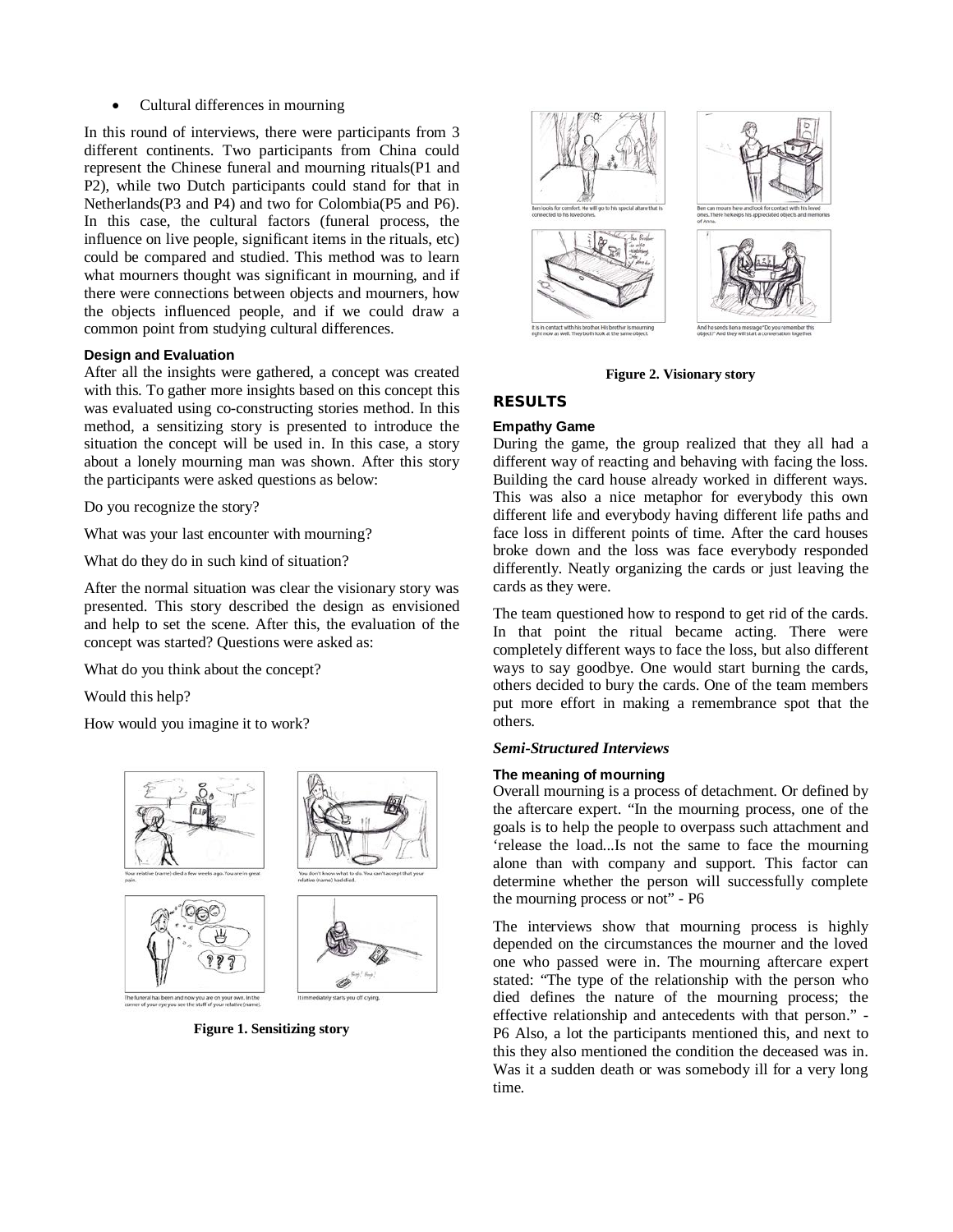People described what the mourning process meant to them. Some described some things that happened others described the feelings or not knowing how to handle it. For the one, it was very hard feeling "most painful feeling arrived at my heart"- P5. However, others did not have hard feelings of mourning, looked to the future or "just let it overcome me, You never know how you would react and what will happen" -P3

#### **How grief varies throughout the mourning**

Conditions of the person who deceased have great effects on the mourning process. On the factors of the relationship, emotional connection, the age of deceased and prior illness versus a sudden death. The processes the mourner has to go trough can be felt in many different ways. For the one passing it is a very tough process as for the other the process of mourning already started as the loved one was already ill for a long period. For example of the case of P4 here mom was suffering from dementia. So she was already saying goodbye and mourning about her mom.

*"The circumstances of the death and the age of the deceased influence the feelings and thoughts of the people around. It is not the same to talk about a young person who had the whole life ahead of an elderly person who was supposed to be in the natural end of the life."* - P6

One of the participants lost his wife after a long period of marriage this feeling of grief are still very present, he goes through a strong mourning process. His wife died three years ago and still said: *"I am still keeping her ashes on her night table. I know I should take them to the crypt but I can't. I'm not ready to say goodbye."*- P5 In fact, saying goodbye is the main goal of mourning. Saying goodbye in a proper way means to reach a "peaceful state of mind" where the person who remains alive has time to realize that the loved one will die. According to the aftercare expert, this process is called the pre-mourning process. "*This simple act is relevant in the mourning process, mainly because those people who could not say goodbye, are prone to feel more pain and a more difficult mourning process*. "- P6

#### **The funeral and its meaning**

In most cases, the funeral is the start point of saying goodbye. However, this is just the start of the mourning. And also the funeral is arranged in such a rush that there is no time for the real mourning yet. "*The relationship between funeral and mourning is like that between a farewell ceremony in a high school and reunion parties afterward. The funeral is not always the end.*" -P2

Next to the statements of saying goodbye there was a high emphasis on the rituals and a lot of things were shared about this subject. Discussing the funerals some cultural differences were encountered. This was the only point the cultural differences became so evident. Here we can see differences in the ritual around the funeral. And the Here it can also be seen that there are different aspects that are

important to the cultural background. "*My mom had a "West-Fries" style funeral (West-Friesland: Region in the northwest of the Netherlands), this is more of a static ritual, I really liked this"..."Also, my mom loved Latin Choir music in the Catholic church, so she had this during her funeral"* - P4

*"The farewell ritual was set on a small hill in our village. During the process, all the participants (our relatives and close friends) would dress in white, with a black shoulder badge individually, accompanying the passed in the coffin from our home till the hill. Throughout the journey, fire cracks would be lit, as well as the play of some instruments of horns, trumpets, etc. The crowds, the fire cracks, and the music were all necessary to tell him (the one in the coffin) that he was not alone"* -P1

Overall the meaning of the funeral was that people gathered together, showed respect to the deceased and family and a beautiful ritual to say goodbye. However, the ritual of the funeral itself all different with the culture and person who was buried. "*The meaning of funeral is that the people, creatures, and God are the witnesses of the farewell ceremony of the passed one, appreciating and acknowledging the joy and gifts (s)he gave and witnessing the responsibility his/her loved people going to take.*" - P2

#### **Rituals during mourning**

Next to the funeral as a big starting ritual of the passing, there are other rituals that people create to cope with the mourning and give comfort. Some seek this in church, or at remembrance spots. "*The religion and beliefs act as a protection. The deceased remains spiritually alive, in a better 'place'. The beliefs help the people to keep the hope and a positive attitude about the lost."* - P6

Examples of these religious rituals are for example lighting candles in church, letting names being called in religious services. *"If I go to church to sing, I will light a candle, do my prayers and say rest in peace mom, dad and Piet"* - P4

People also have different remembrance places, like a tomb, graveyard or another special place, like a Maria statue at home. These remembrance places gave them some space to remember and to process the mourning. *"Mourning doesn't necessarily mean that you have to go to the tomb to mourning someone. However going to the tomb is the best way because it shows the greatest respect to the deceased and that you still remember the root you belong to."* - P1

Besides the nature of the rituals related to religion or beliefs, there are also rituals to say goodbye, to detach and continue. Some people usually keep some of the deceased's objects in order to remind him/her but also as a sign of attachment and no acceptance. The moment when the mourner is capable of giving away some of those objects can be considered a ritual and healing experience where the detachment starts.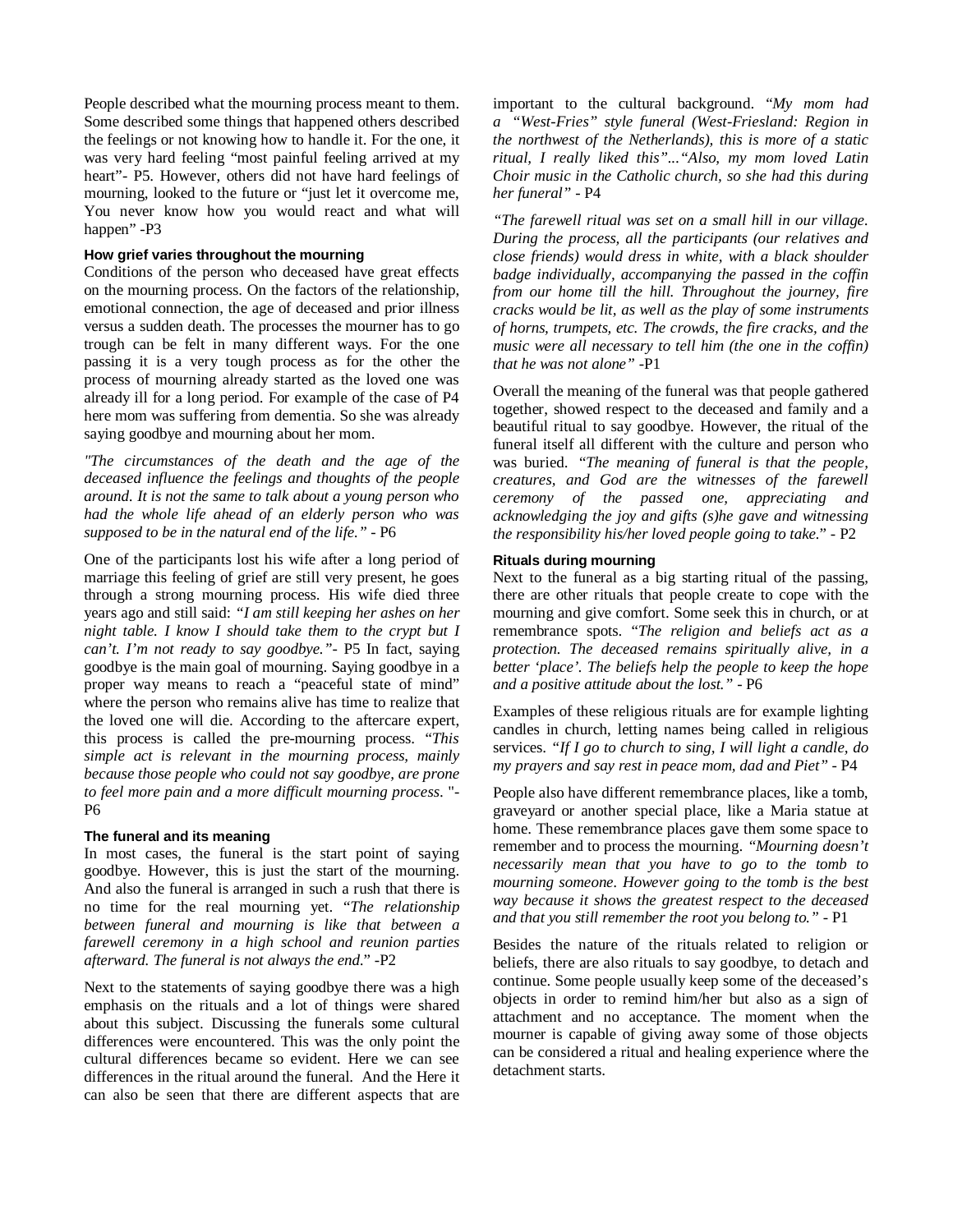*"Last year I started to give away some things she used as cooking magazines and sewing books to people who could use it. It was difficult, somehow she was in that things. But it helped me to finally realize she wasn't with us anymore, I mean the body because she is in my mind every second."* - P5

#### **Objects and Memories connected to the deceased**

Like the aftercare-expert said: "Humans are easily attached to different things, circumstances, people, places, and objects. When people have to face a lost (not only talking about death), the attachment is the main cause of pain and suffering." -P6 People mentioned different objects that were important to them. With these objects often comes to memory. "For me, the condolences book is important to have, this has the memory about who cared for this person."..."If I am dusting the photos of my parents I say, "Hi Mom, Hi Dad".- P4 "All the things in our home remind my of her, it is difficult to throw them away, but also to stay at home surrounded by all that stuff."- P5

For others, the objects were less important, but they put more emphasis on the memories that come to mind. Like: "After my father passed away, the memory of that day would always come to my mind that he was standing outside the high school on a cold night (below 25 degrees), waiting for hours just to collect me and didn't move to a shelter unless got me in sight. I was very touched at that moment. And his image has been a man wearing a light gray coat, with a leather hat riding a bicycle that was exactly the same on that night." -P2

All these objects and memories were all very different. This could say that these are all very personal and different for every person.

## **DESIGN: CONNECTED ALTARE**

The design is focused on the detachment support, mainly focused on losing partners. As shown in the figure the main mourner, who lost the partner, will work on the detachment supported by the design. However, the artifact of the main mourner is connected to sub mourners, this could be the mourner his/her children or siblings for example. The sub mourners have a small artifact that is connected to the main artifact. These artifacts would become altars to go to for mourning. These artifacts have space for collecting memories and objects of the deceased. Also, these artifacts are a connected system to offer each other support sending messages and conversations



**Figure 3. Concept diagram** 



**Figure 4. Concept visualization** 

## **EVALUATION DESIGN**

People overall reacted positively about the concept. They could imagine that it could be used. Some families did already do something like that. Not everybody thought about what kind of things could be in the altar. Not everybody is very attached to personal objects of the deceased but cherish the memories more.

# *"I think a lot more people look for that kind of spirituality nowadays"* - P3

However, some people would think it would be hard to see these objects at the beginning of the mourning process. A container would be helpful store items so that people would not see that in the saddest moment. And will be valuable to give the items back to people once they move on.

*"I would not have many of stuff from my dad, but one as a souvenir. Now I would not feel painful seeing my dad's photo."... "In a short term after his death, it would be very sad to see his belongings." -* P2

*"Instead of viewing the objects as something to convey sorrow, I think it would be an honour to have these objects to remember the dead people." -* P1

Only talking about the concept started most people bringing up a lot of memories of their loved ones. In these memories, for example, there was referred to an object as a representation of the loved one. Without having a real altar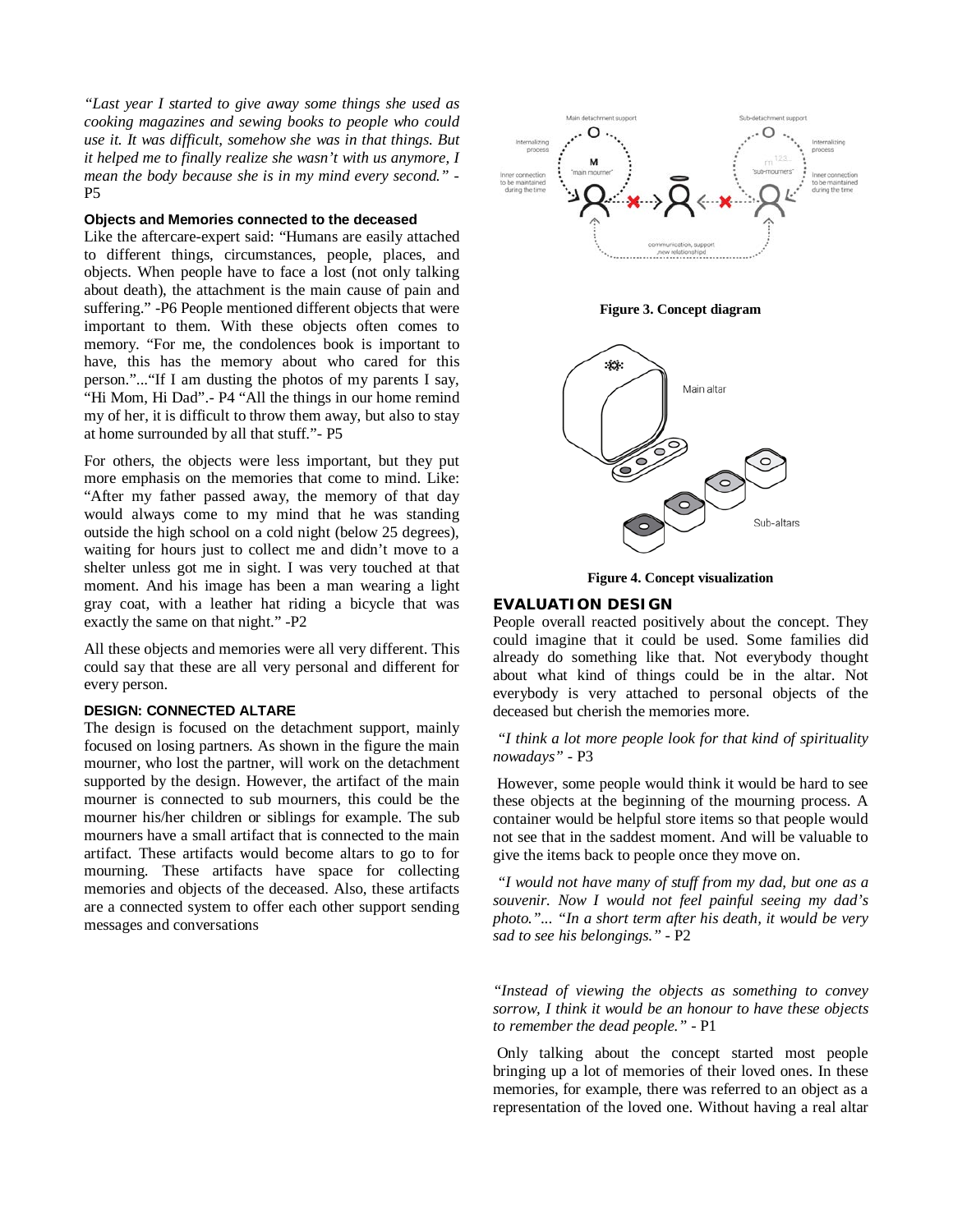at home. However, this object has the same kind of function.

*"The house was (are) plenty of embroidered pictures made by her, in every wall we had her presence, but I cannot say it was negative, it was her legacy and we were happy to have that things to remember her with love, as the artist she was."*... *"When I decided to have a look at my mom's bandola, I noticed something really important for me in that moment. I realized the last fine tuning of the instrument was made by Her. In that sense, somehow if I played the instrument, it would be possible for us to hear her, so we decided to keep the strings in the same tuning, even if they would not be in the "proper" one."* - P6

A lot of people were already building some kind of altar or remembrance place. Putting stuff that brought up memories of the loved ones together to one place in the home.

*"What I have seen at a friend of mine, that lost her husband a few years ago. She has all kind of pictures standing. She lights a candle there. And she has a collection of this stuff"..."Also, my mom had a Maria statue for her parents where she lighted a candle"-* P4

*"Our parent's house was always full of things which we did not pay a lot of attention to, but since she died, everything has meaning or memory behind. My dad decided to put some things on her night table as candles, small pictures, her wallet and embroider tools to remember her every day. I kept one of her favorites blouses and my son keeps her scissors for threads and textiles*"...*"My dad decided to put some things on her night table as candles, small pictures, her wallet and embroider tools to remember her every day." -* P6

In China, the remembrance is different because a lot of stuff is burned during the goodbye ritual. However, most of them do keep photos. In the Netherlands and Colombia people tend to hold on objects longer and keep it in their houses or create a remembrance place with this.

*"In China, people would have a box containing ash of burnt body of the dead which will be stored either at home or at a funeral company. Meanwhile, they will also have a tiny tripod, on top of which 3 sticks of incense would stand there which symbolize a tool to convey a message to another world." - P1*

If they were asked about what would they put in this kind of altars. Most people spoke about pictures or objects that were closely related to the person, such as jewelry.

*"Maybe a driver license or a photo of the family and jewelry.*" - P4

*"I will put in her jewelry"* - P3

*"His photos, however, would undoubtedly be reserved instead of being burnt."..."Talking about what objects I wanted to have, there wasn't such item according to my memory, because all his items and experience were mainly*  *about agricultural work (like hoes) that had little connection with my life experience (that I won't use)." - P1*

*"Though most of the objects were burnt, I still have his photos."* - P2

#### **CONCLUSION**

In this paper about mourning focusing on attachment. Researching for answers to the questions how to support the mourning processes. How could objects, emotions and memories can be supportive? And are there cultural differences in these supporting factors.

The general process of mourning is quite similar to all people. Mourning is a universal human reaction to the attachment of the deceased. However, the emotions felt through the process of mourning are very different. The feelings that come with the mourning are really dependent on the circumstances the deceased was in. Also, the relationship between the deceased and the mourner really depends on how strong the mourning process is. Support could be offered in the processes of detachment.

Objects are very important to the mourner. The personal or mutual belongings carry a lot of memories. They are hard to get rid of and are kept as a memory of that person. However, cutting in the objects of the deceased is very hard, this is detaching. These objects could function as a tool of communication between people to support one's feeling and help ease the sorrow. Memories of a speech of the deceased are important to the live people since it is a conclusion of one's life. And it may have a positive effect to motivate people to live better.

The biggest cultural differences could be seen in the "goodbye" ritual, which is present in all different cultures. However, these rituals are different per culture and even per region in one country. There were big differences to be seen between the rituals in China and the more "Catholic" funeral (the Netherlands and Colombia). However, these rituals also contain regional specific elements.

Other rituals encountered were mainly connected to personal rituals or a religious ritual. These personal rituals are created over time and can be very different. However, the religious rituals had more overlap. For example, some cultures have a regular festival to mourn their families or relatives or friends. This custom may symbolize a will to communicate with the dead people in another world and have time to remember them, which also contributes to the mourning process.

We suppose that the concept of a connected altar would offer support during the mourning process. However, we ought to be careful handling the relationship between the objects and when to present those in mourning as they could either remove or increase pains. In all cultures questioned they do have object's, memories and photos they keep from their loved ones. Often they are already broad together or function as a representation of the deceased.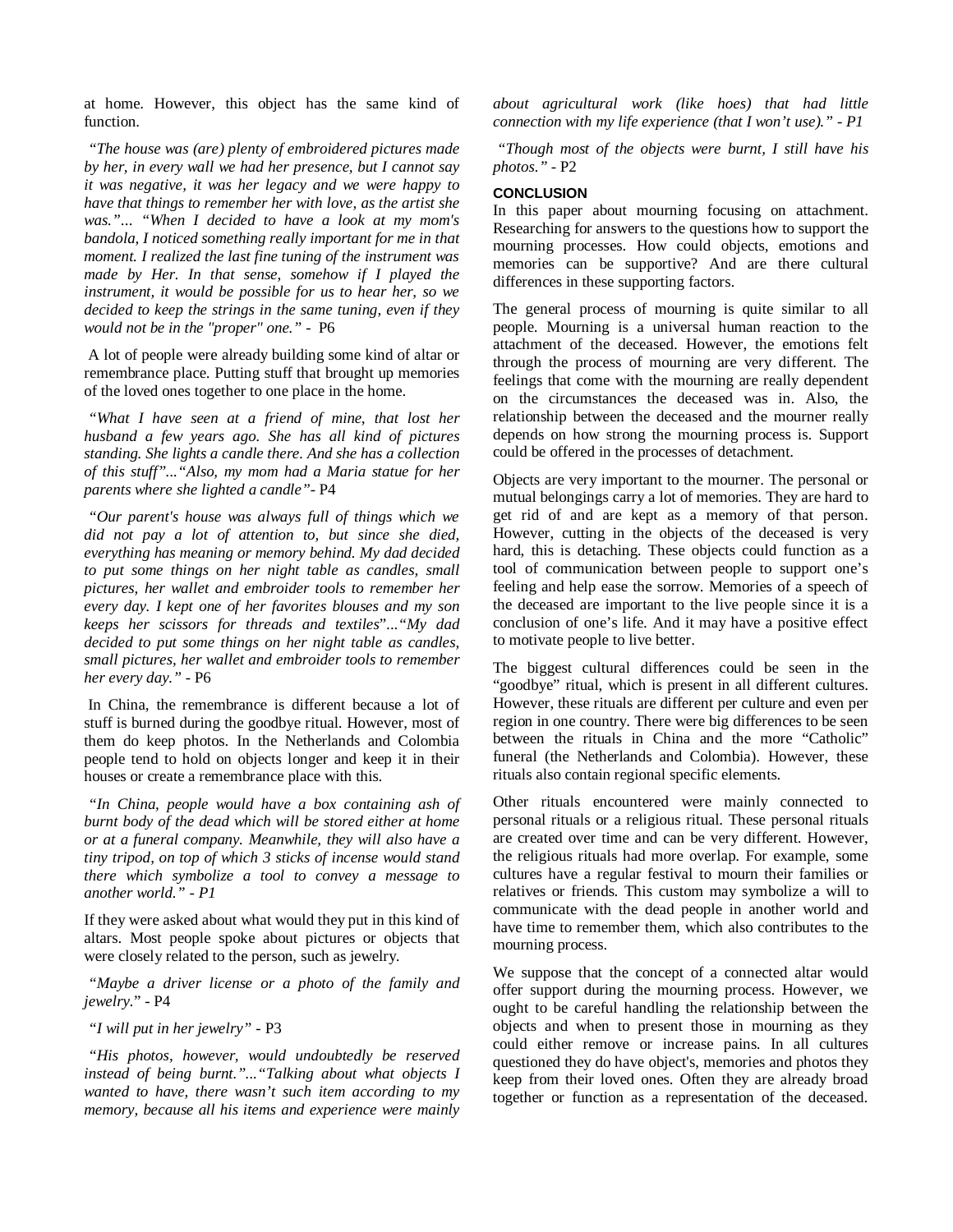This helps them to have a conversation starter and help them to detach.

To get the detaching process started can be hard. Making the altar ready can be very confrontational to people. People were wondering if they could deal with the building of the altar and seeing the stuff of the deceased of a somebody that recently died. However, this probably could help to start the process and start detaching.

Another limitation of the altar is that in for example China people most often have not a lot of valuables left from the deceased because this is being burned during the funeral. However, they do have pictures to put in the altar.

Also, it is not clear if the notifications of the altars will work in supporting the mourning process. it would remind the people unwantedly or maybe not often enough. Especially also in the early phases of the mourning this can be hard. Here is room for extra research into the use of notifications to support the mourning.

#### **ACKNOWLEDGMENTS**

.

We thank all the participants, for being so open with us about their encounters with mourning.

#### **REFERENCES**

- 1. Baker, J. E. (2001). Mourning and the transformation of object relationships: Evidence for the persistence of internal attachments. Psychoanalytic Psychology, 18(1), 55. e
- 2. Freud, S. (1924). Mourning and melancholia. *The Psychoanalytic Review (1913-1957)*, *11*, 77. B
- 3. Neimeyer, R. A., Klass, D., & Dennis, M. R. (2014). Mourning, meaning, and memory: Individual, communal, and cultural narration of grief. In *Meaning in Positive and existential psychology* (pp. 325-346). Springer New York. D
- 4. Neimeyer, R. A., Prigerson, H. G., & Davies, B. (2002). Mourning and meaning. *American Behavioral Scientist*, *46*(2), 235-251. C
- 5. Romanoff, B. D. (1998). Rituals and the grieving process. *Death studies*, *22*(8), 697-711. A
- 6. Shuchter, S. R. (1986). Dimensions of grief: Adjusting to the death of a spouse. Jossey-Bass. F
- 7. Zisook, S., & Shuchter, S. R. (1986). The first four years of widowhood. Psychiatric Annals, 16(5), 288-294..g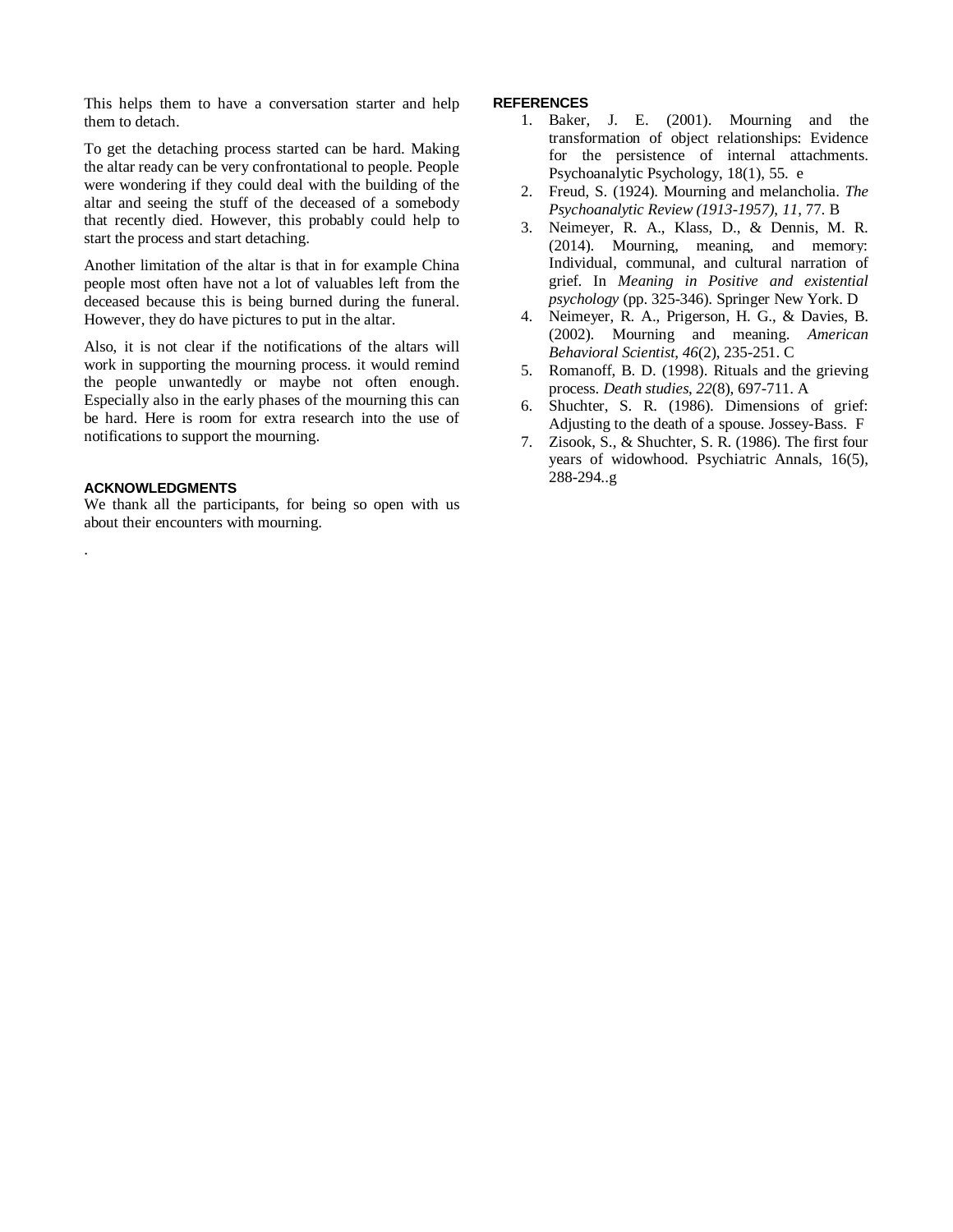## **APPENDIX A – PERSONAS**



55 years old **DESTINATION** 

**AGE** 

Edam, the Netherlands **STATUS** Married, two children

**OCCUPATION** Voluntary work, for several organisations

#### "If I dust the photos of my mom and dad, I say "Hi mam, Hi pap"."

#### "If I go to church to sing, I will always light a candle and do my prayers"

#### BIO:

From a big farm, with a big family. I love to do my voluntary work, I enjoy being with all the people and help people. Do something, I am a real doer and organiser. Next to this I sing in two chores. Not that I am a very g also like the drink afterwards.

Years ago my mom was in a horrible accident and she needed a lot of rears ago my mom was in a normole accouent and she recovery time. I and the rest of my family focused on the care of my mom. Not knowing my father was getting ill. Months later he was diagnoses the mosed with Cancer and fr Find the pears after this my mom go dementia. Over the years I was<br>already saying goodbye to her. This mourning process started already<br>during her illness. However, for my dead this all went way faster.

# **Shenchu Wang**

**AGE** 52 years old

**DESTINATION** Canton, China

**STATUS** Married, one children

**OCCUPATION** A stuff in ABOC (Agricultural<br>Bank of China)

"A speech could not only provide a general and comprehensive judgement of one's achievement and loss, reputation and guilt, success and failure, but also acts as a spiritual power to motivate those who are still alive to live a better and more positive life."

#### BIO:

I am from a village with 2 brothers and a sister. We families are closely united and sopport each other. Though has moved to the city to live, a united and sopport each other. Though has moved to the city to live,<br>every year I will come back home to mourn my dad that supported the<br>family for a hard long period of time

When I heard the news my father passed away, I was in total shock and when the<br>are the news my taner passed away, I was in total shock and<br>sorrow. It was literally unexpecting since he was just 50 and still got a<br>strong body. He should live much longer if not because of the accidental<br>electr the next moment.

# **Jorge Villamizar**



#### **AGE** 87 years old

**DESTINATION** Medellín, Colombia

#### **STATUS** Widower

**OCCUPATION** Retired, living alone with his dog, taking care of the garden

"Last year I started to give away some things she used as cooking magazines and sewing books to people who could use it. It was difficult, somehow she was in that things. But it helped me to finally realize she wasn't with us anymore"

I come from the country side, from a small town. I had a small market From the following the last 50 years in front of the school of the neighboord-<br>hood. That's why I really enjoy to talk with young people, it meas me feel<br>hood. That's why I really enjoy to talk with young people, it meas m er to the supermarket or around the neigborhood every day.

A couple of years ago, my wife got sick suddenly and she had to go to the hospital. I did not think it was serious, she was a healthy person and younger than me. Whin 2 weeks, she got worse and die. I was in shock because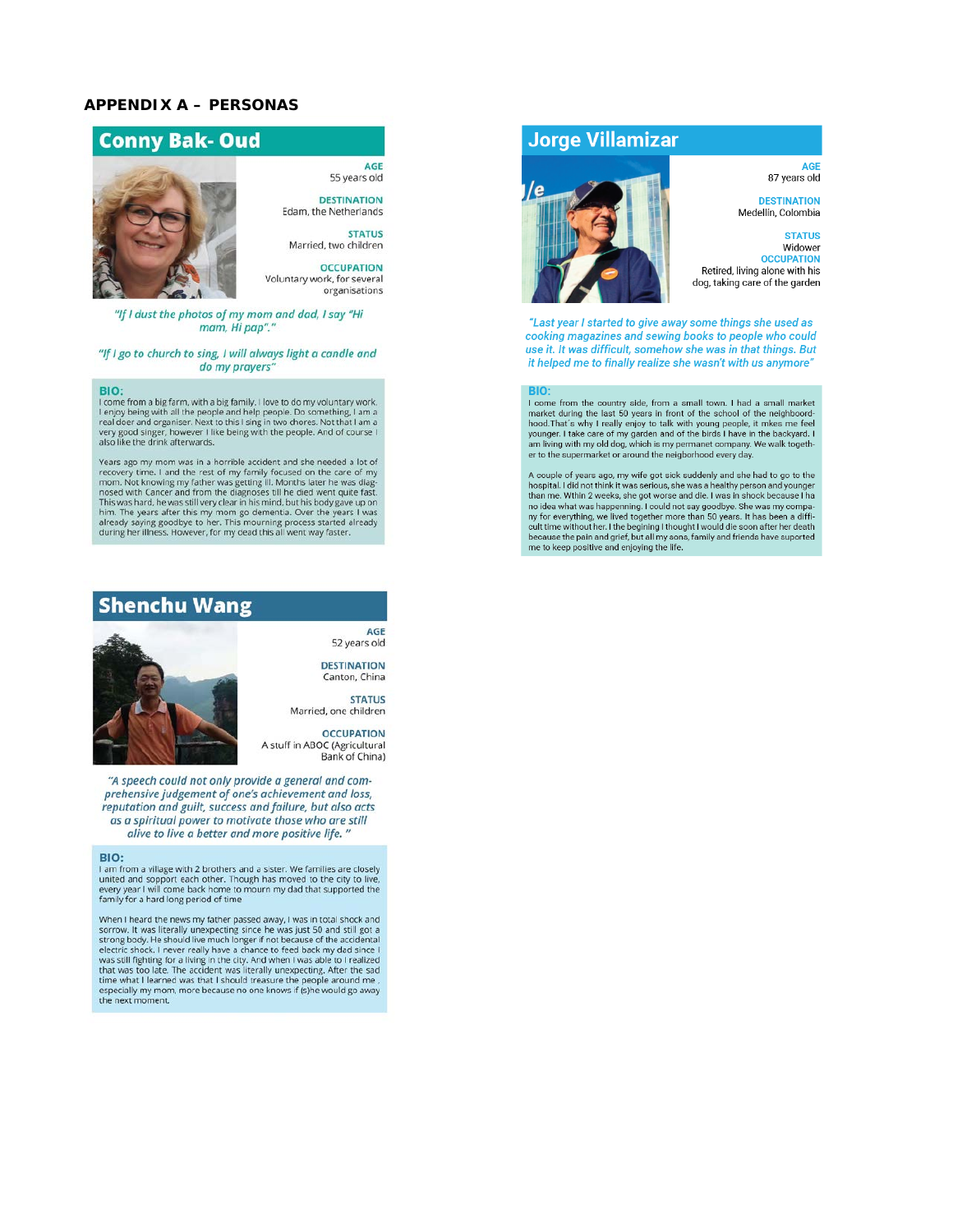#### **APPENDIX B – DISCUSSED THEMES**

The result of the questions asked would be analyzed in 6 themes as followed:

The meaning of mourning: According to some conversations and videos, different age group of people could have a totally different understanding of mourning. Therefore we would like to know if it could also differ among different cultures and individuals. By learning this an empathy may be built and several directions for research may be found.

How grief varies throughout the mourning: The level of sorrow and pain could vary in many people even mourning the same person. On the other hand, the extent may alter with time passing. By studying this we may know different stages of emotional change and which may be the best moment to implement the design.

The funeral and its meaning: A funeral is a significant occasion of mourning which is seen as a farewell to the deceased. On this occasion, a variety of objects and rituals and feelings would be presented as a rich source of the database for research.

Rituals during mourning: During mourning a complex combination of rituals would exist to support conveying respect and sorrow to the dead people. And it seems that different people may consider differently of what would be the most important ritual. They also have their own reason for that. This could be helpful in learning the deeper link between a custom and an individual that may help in interaction design.

Objects and memories connected to the deceased: Certain objects (photos, etc) would represent the deceased from a spiritual perspective with which people in mourn would often interact with. And the behavior seemed simple however also seemed to be unfinished that would have a lot more to come out if the people have a clear idea what to do with the items. Therefore we want to know what they want to achieve through manipulating these objects.

Cultural influence: Eventually the mourning would be studied, by comparing the identities and differences in three different culture, to see if there would be a general design that could adapt to different cultures globally.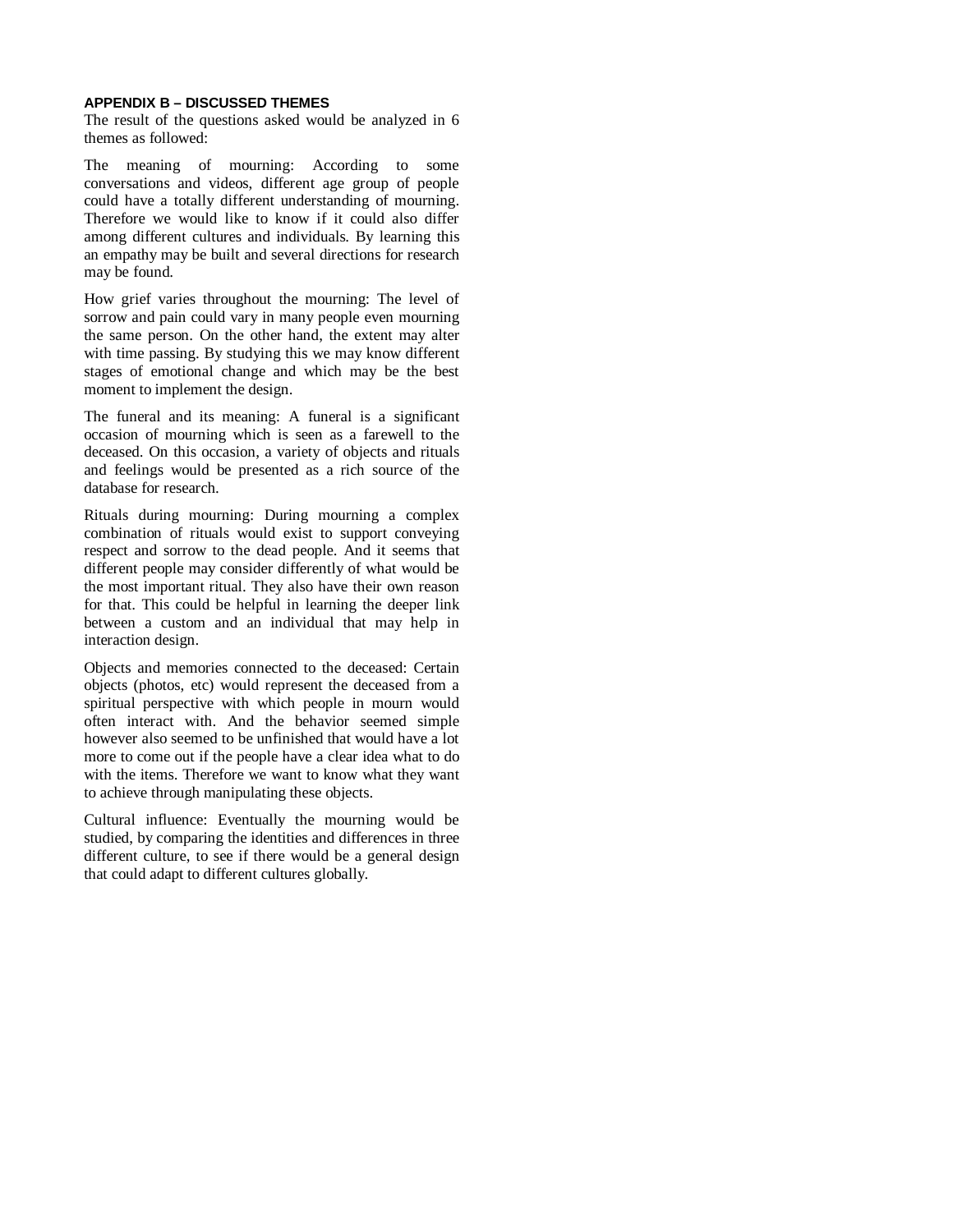#### **APPENDIX C - IMPORTANT QUOTES PER THEME**

#### **Mourning overall**

"In the mourning process, one of the goals is to help the people to overpass such attachment and 'release the load....Is not the same to face the mourning alone than with company and support. This factor can determine whether the person will successfully complete the mourning process or not" - P6

"The type of the relationship with the person who died defines the nature of the mourning process; the affective relationship and antecedents with that person." - P6

Also the other participants spoke about these elements. "If somebody is ill for a long period of time, the mourning process already starts. Because, you actually already know that it is coming. " - P4

"Depends strongly on the circumstances. If somebody all of a sudden dies, this is totally different if somebody is ill for a very long time. - P3

"In the mourning process we families as well as the guests invited would stand in front of his body quietly, heads down, for three minutes. And then we would go around his body to pay the last visit to him after which he would be cremated. " -P2

"when she died, the most painful feeling arrived to my heart. I think it will be there the rest of my life, it is not possible just to forget and keep walking, the only thing I can do is learn to live with this. It is hard, it is."..."When you share your life with somebody else, your life is not yours anymore, it is divided, and when she died, part of my life was gone, and now that part is. I am happy because the family is still together trying to fill that space" - P5

"I don't really think about mourning. I try to let it overcome me. You never know how you would react and what will happen". - P3

"When he (grandfather) passed away, I would always think of him as a real man, supporting a large family which is literally a tough task to fulfill. And now I want to treat my family and my mum (grandmother) better as a way to mourn him." - P1

## **Strength of mourning process**

"The circumstances of the death and the age of the deceased influence the feelings and thoughts of the people around. It is not the same to talk about a young person who had the whole life ahead of an elderly person who was supposed to be in the natural end of the life." - P6

"I am still keeping her ashes on her night table. I know I should take them to the crypt but I can't. I'm not ready to say goodbye. She is still there, somehow I feel better to keep them close."..."I never expect to live without her, I mean, we were together - sharing everything - during 53 years. Somehow, we became one and for us was not an option to live in a different way"..."I couldn't say goodbye

to her. I had hope, I was sure she was going to be ok, but it didn't happen. That was the most difficult part, to accept she wasn't here anymore, and the chance to say goodbye was gone." - P5

# **Funeral influence on mourning**

"it is the start of saying goodby."- P3

"The relationship between funeral and mourning is like that between a farewell ceremony in a high school and reunion parties afterwards. The funeral is not always the end."... "The meaning of funeral is that the people, creatures and god are the witnesses of the farewell ceremony of the passed one, appreciating and acknowledging the joy and gifts (s)he gave and witnessing the responsibility his/her loved people going to take." - P2

"I think the rituals in a funeral today has lost its essence which is lack of a respectful speech about the dead. A speech could not only provide a general and comprehensive judgement of one's achievement and loss, reputation and guilt, success and failure, but also acts as a spiritual power to motivate those who are still alive to live a better and more positive life." - P1

"My mom had a "West-Fries" style funeral (West-Friesland: Region in the north-west of the Netherlands), this is more of a static ritual, I really liked this"..."Also my mom loved Latin Choir music in the catholic church, so she had this during her funeral" - P4

"The farewell ritual was set in a small hill in our village. During the process, all the participants (our relatives and close friends) would dress in white, with a black shoulder badge individually, accompanying the passed in the coffin from our home till the hill. Throughout the journey fire cracks would be lit, as well as the play of some instruments of horns, trumpets, etc. The crowds, the fire cracks and the music were all necessary to tell him (the one in the coffin) that he was not alone, he still had us in his last journey. In this way, he could leave peacefully. And then, he would be buried beneath the earth with us standing there quietly accompanying him. " -P1

# **Rituals during mourning**

"The religion and beliefs act as a protection. The deceased remains spiritually alive, in a better 'place'. The beliefs help the people to keep the hope and a positive attitude about the lost." - P6

"Let the name being called during religious services over the years"..."If I go to church to sing, I will light a candle, do my prayers and say rest in peace mom, dad and Piet" - P4

"Mourning doesn't necessarily mean that you have to go to the tomb to mourning someone. However going to the tomb is the best way because it shows the greatest respect to the deceased and that you still remember the root you belong to." - P1